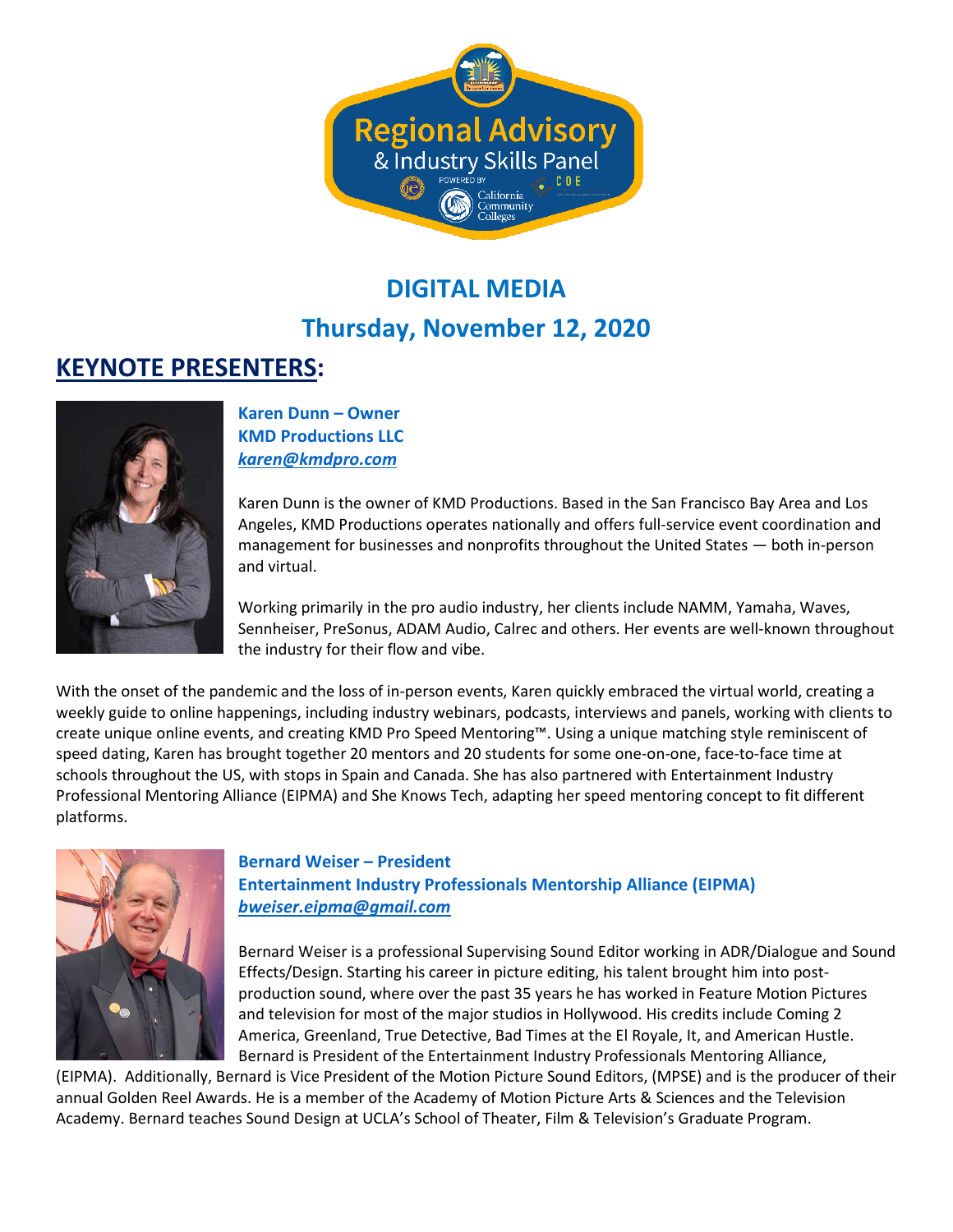## **PLEASE MEET OUR ESTEEMED PANEL OF INDUSTRY EXPERTS:**

### **PANEL MODERATOR:**



**Dan S. Watanabe – Instructor, Cinema Television LOS ANGELES VALLEY COLLEGE, LOYOLA MARYMOUNT UNIVERSITY** *[watanabedan-ideas@yahoo.com](mailto:watanabedan-ideas@yahoo.com)*

For nearly thirty-five years, Dan has been part of the Hollywood scene, where he spent nearly twenty years at the company now known as FremantleMedia. During that time, he worked on several successful series as a current and development executive, including eleven years on *Baywatch* where he learned much of the business of deal making and distribution in addition to production. After leaving FremantleMedia, he started working in education as an adjunct at both Los Angeles Valley College and Loyola Marymount University. On the side, he does guest speaking engagements at organizations such as the Greater LA Writers Society and webinars about the business of entertainment.

#### **INDUSTRY PANELISTS:**



**Dr. Todd Taylor – Sr. Strategic Development Manager, EDU ADOBE** *[ttaylor@adobe.com](mailto:ttaylor@adobe.com)*

Dr. Todd Taylor is an award winning teacher and distinguished professor at the University of North Carolina at Chapel Hill, although he currently works full time for Adobe as a "Pedagogical Evangelist." Todd's research, teaching, and work continue to examine how literacy is evolving in response to emerging digital, information, and network technologies. He just published an updated, 2020 edition of the OER textbook *Adobe Creative Cloud across the Curriculum: A Guide for Students and Teachers* at <https://adobetextbook.myportfolio.com/>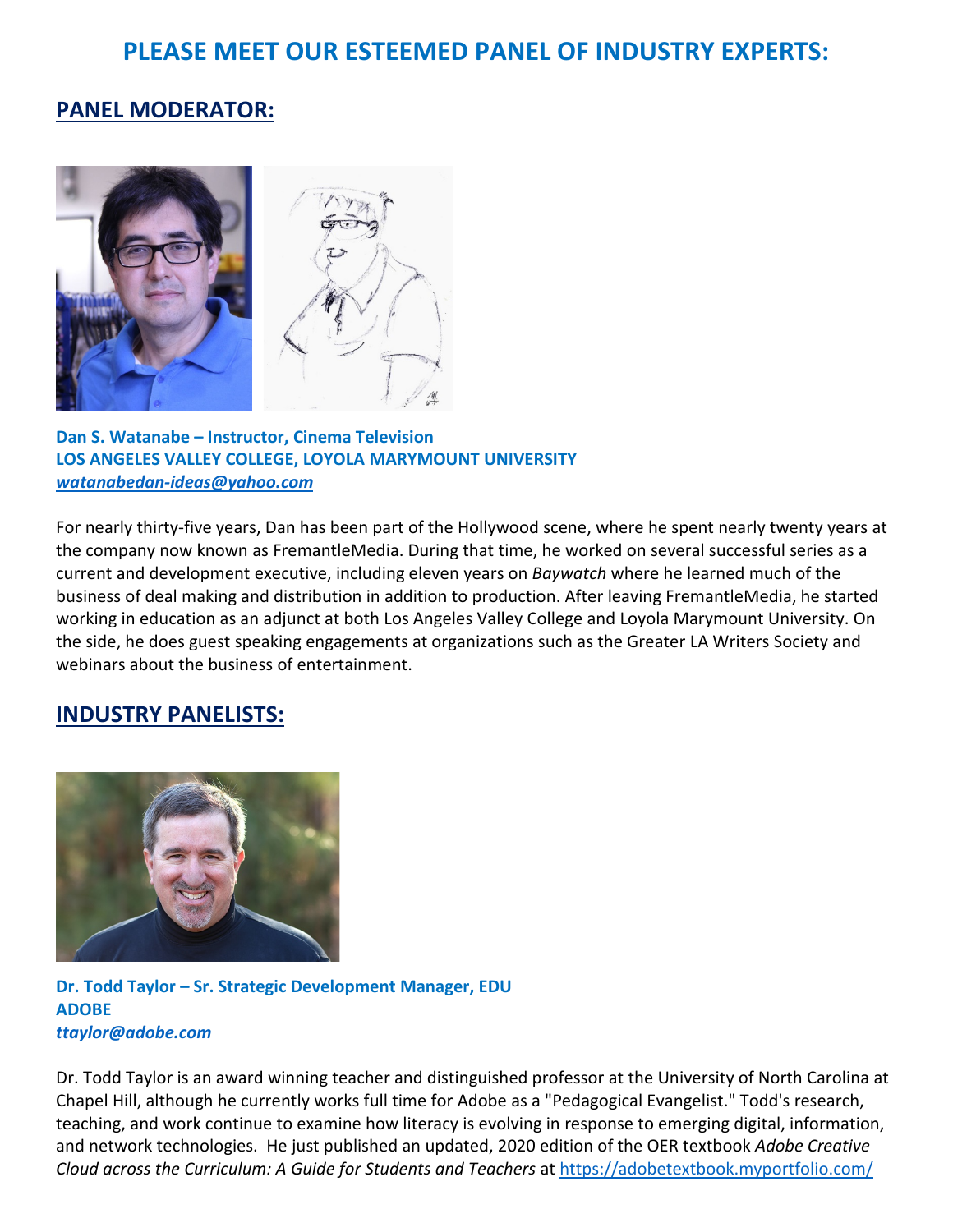

**Richard McKernan – Pro Audio Manager AVID** *richard.mckernan@avid.com*

Richard is an industry veteran with a successful track record of building strong technical sales and service throughout the West Region of the US for Avid. His expertise in the fields of Broadcast, Post Production and Music is in audio facility integration and operation.

Richard McKernan has over 25 years of experience in the audio industry. His background includes more than 15 years as an independent recording & mixing engineer for projects ranging from popular hit music artists such as Barbara Streisand, U2, Prince and Stevie Ray Vaughan. Richard also spent nine years in technical sales, integration and training with Euphonix. Integration projects that he was deeply involved with designing the audio requirements for the Jay Leno Show, KNBC News, CNN Los Angeles and Joel Osteen's Lakewood Church in Houston.



**Tony Papa – Director of Operations | Broadcast Media Systems EMPIRE KVCR [apapa@kvcr.org](mailto:apapa@kvcr.org)**

Director of Operations manages the operations of KVCR's channels including the supervision of assigned staff, budget administration, planning, and programming; coordinates the engineering, and compliance with the Federal Communications Commission (FCC), the Public Broadcasting Service (PBS) and the Corporation for Public Broadcasting (CPB).

18+ years of the digital content creation process expertise, from conception & client management to technology and team management, with 10 years of cumulative Management and Prime Contractor - General Project Manager - Lead experience. Produced and designed photo shoots corporate videos, documentary films, social media videos, music videos, websites, and digital-printed marketing materials.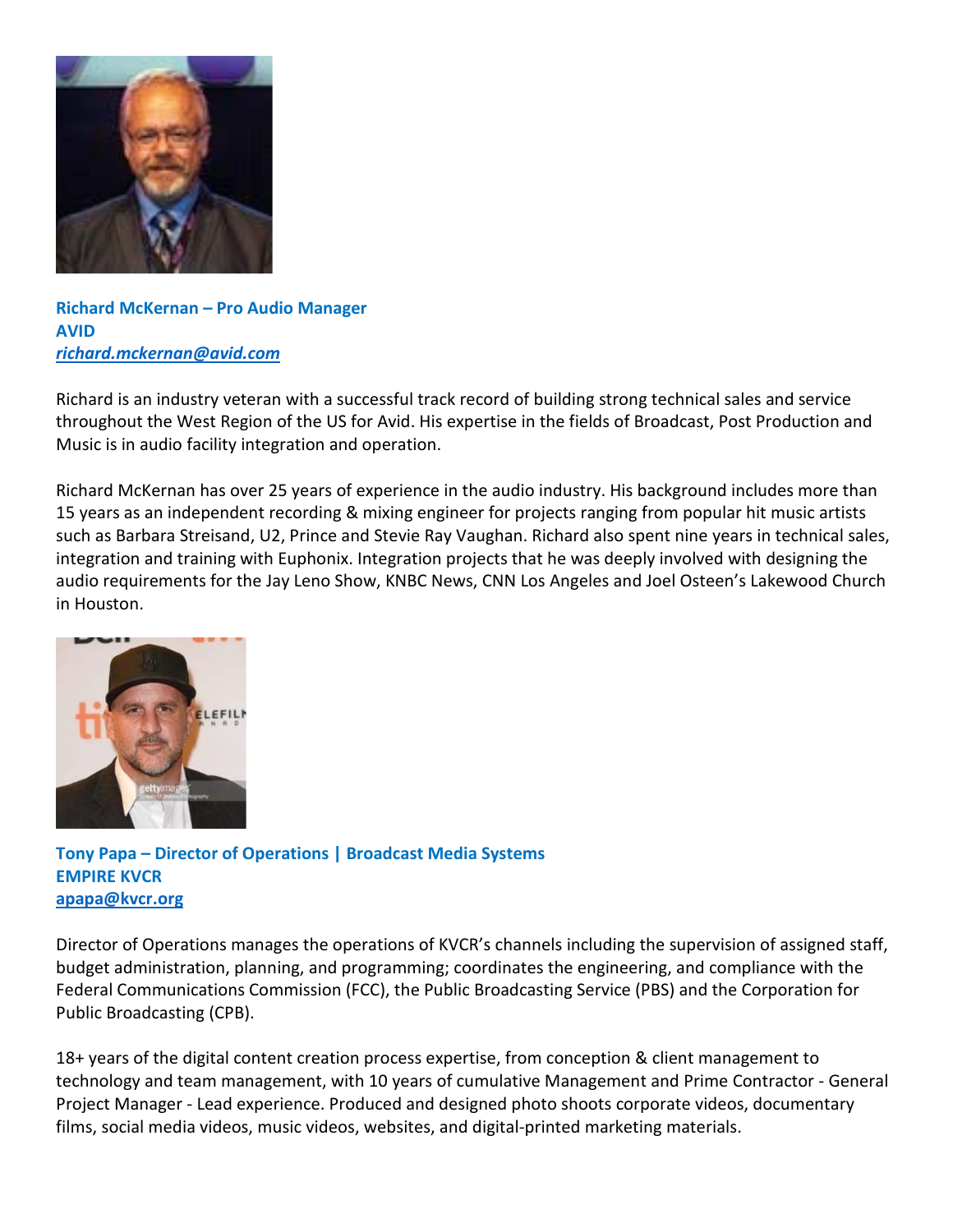

**Regina Wilson – Executive Director CALIFORNIA BLACK MEDIA** *[regina@cablackmedia.org](mailto:regina@cablackmedia.org)*

Regina Brown Wilson is the executive director of California Black Media. A non-profit that advocates for Blackowned media outlets that work to preserve Black-owned community media. Wilson has a long record of ensuring that Black viewpoints remain central to all debates that shape public policy in California by using journalism and new revenue models to sustain the industry. In 2007 Wilson was appointed by Gov. Arnold Schwarzenegger to the secretary of education's communications team and held several posts in the administration. Wilson is currently a board commissioner for California's 2020 Complete Count Census Committee. Prior to her work in government, Wilson co-founded BPC Mediaworks LLC, a media relations firm that managed The Black Voice News, a weekly newspaper, and handled government affairs for local media outlets throughout California. Wilson is a graduate of Wilberforce University and holds a Bachelor of Arts degree in communications.



**Daniel Martinez – Designer MEDIAMONKS** *[daniel.martinez@mediamonks.com](mailto:daniel.martinez@mediamonks.com)*

I was born and raised in Riverside, California, and pursued a career in graphic arts at an early age. I started as a print designer who switched to digital. I'm currently a Designer at MediaMonks LA, where I work with a very talented and diverse team.